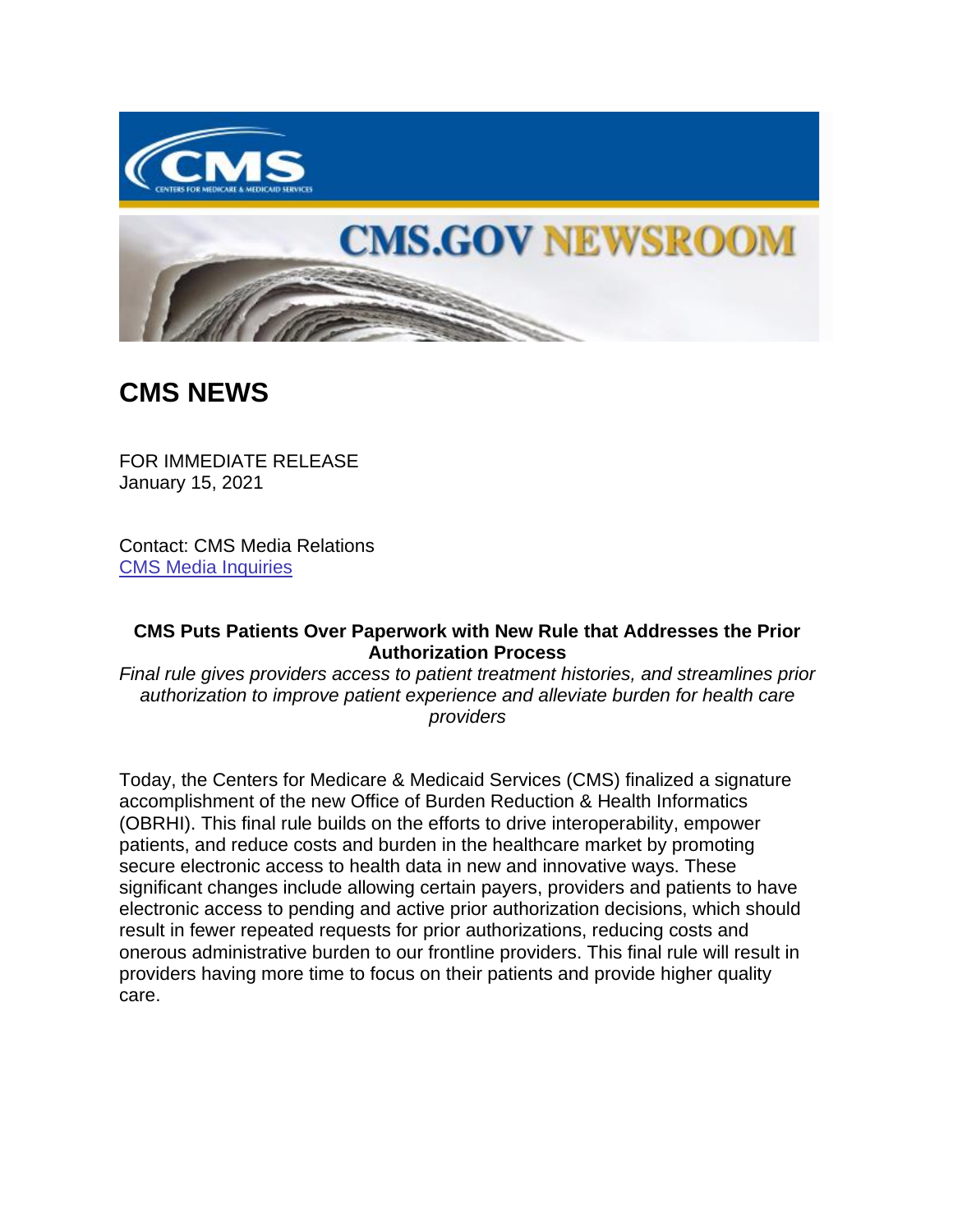"Today, we take a historic stride toward the future long promised by electronic health records but never yet realized: a more efficient, convenient, and affordable healthcare system," said CMS Administrator Seema Verma. "Thanks to this rule, millions of patients will no longer have to wrangle with prior providers or locate ancient fax machines to take possession of their own data. Many providers, too, will be freed from the burden of piecing together patients' health histories based on incomplete, half-forgotten snippets of information supplied by the patients themselves, as well as the most onerous elements of prior authorization. This change will reverberate around the healthcare system for years and decades to come."

The "CMS Interoperability and Prior Authorization" rule is the next phase of CMS interoperability rulemaking, aimed at improving data exchange while simultaneously reducing provider and patient burden. This final rule requires the payers regulated under this rule (namely, Medicaid and CHIP managed care plans, state Medicaid and CHIP fee-for-service programs (FFS) and issuers of individual market Qualified Health Plans (QHPs) on the Federally-facilitated exchanges (FFEs)) to implement application programing interfaces (APIs) that will give providers better access to data about their patients, and streamline the process of prior authorization. APIs are the foundation of smartphone applications, and when integrated with a provider's electronic health record (EHR), they can enable data access at the touch of a button. By exchanging relevant health information between patients, providers and payers, APIs support a better health care experience for patients. Patients have easier access to their own health information, their providers have a more complete picture of their care, and patients can take their information with them as they move from plan to plan, and from provider to provider throughout the healthcare system. This ensures more coordinated, quality care, and less repetitive and unnecessary care that is costly.

Today's final rule requires Medicaid and CHIP (FFS) programs, Medicaid and CHIP managed care plans, and issuers of individual market QHPs on the FFEs to include, as part of the already established Patient Access API, claims and encounter data, including laboratory results, and information about the patient's pending and active prior authorization decisions. These payers are also required to share this data directly with patients' providers if they ask for it and with other payers as the patient moves from one payer to another. In this way, patients, providers, and payers have the data when and where they need it, to help ensure that patients receive the best possible care. While Medicare Advantage plans are not included in and therefore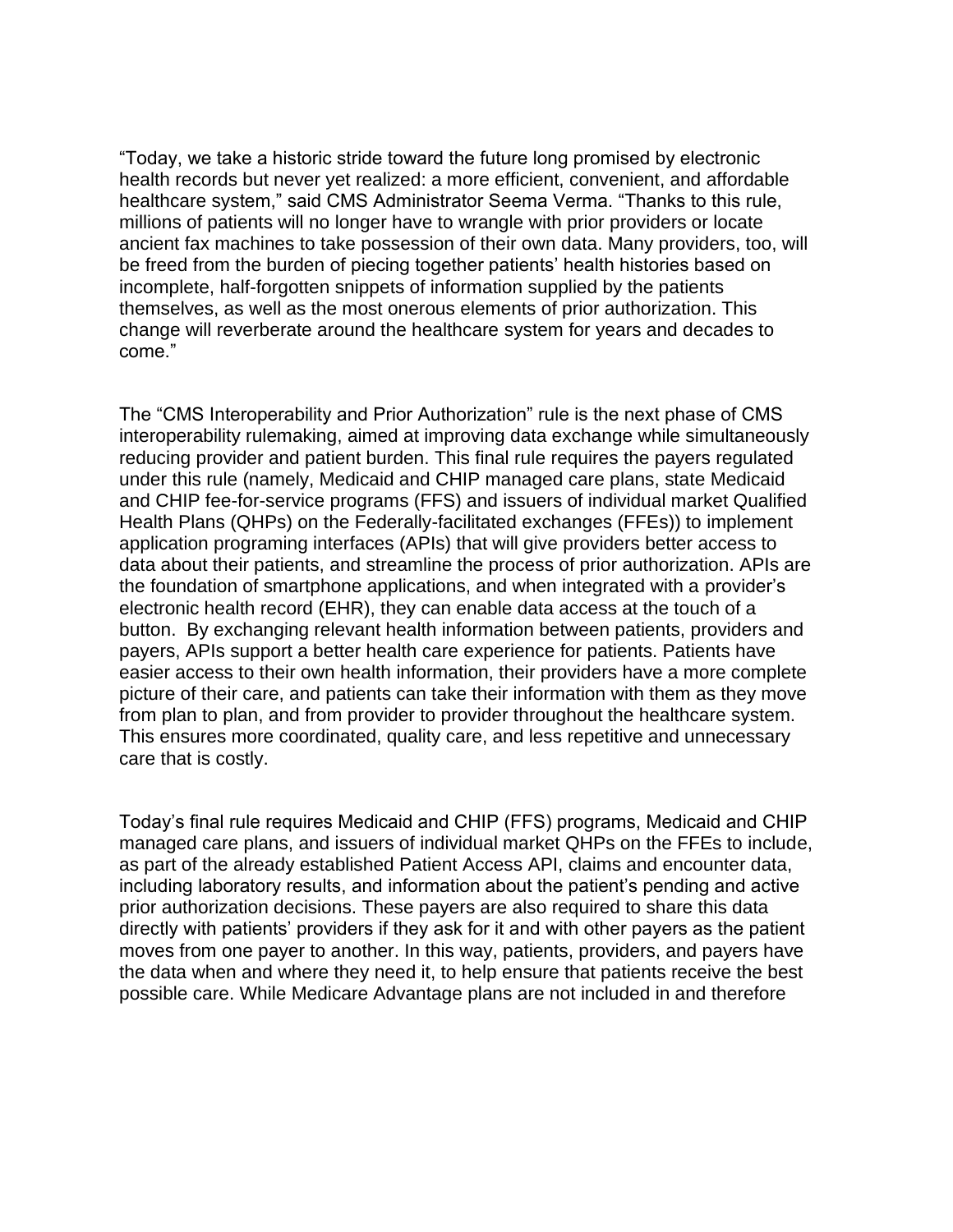not subject to this final rule, CMS is considering whether to do so in future rulemaking.

## **Prior Authorization Burden Reduction**

Payers use prior authorization as a way to manage health care costs and ensure payment accuracy. For certain services, providers request approval from payers before rendering care to ensure that the payer will determine that the care is medically necessary, a threshold requirement for care to be reimbursed under the patients' health coverage. This administrative process can be burdensome, and the challenges of the prior authorization process have motivated industry efforts to develop tools to increase automation. This final rule aims to reduce the inefficiencies and burdens of the prior authorization process for providers, and give them back time to focus on what matters most, treating patients in a timely manner.

The final rule requires Medicaid and CHIP FFS programs, Medicaid and CHIP managed care plans, and issuers of individual market QHPs on the FFEs to build, implement, and maintain APIs using the Health Level 7 (HL7) Fast Healthcare Interoperability Resources (FHIR) standard to support automation of the prior authorization process, specifically addressing the challenges raised by both providers and payers. The requirements of this rule specify that each of these payers will build an API-enabled documentation requirements look-up service, and make these public so providers may access documentation and prior authorization requirements from their EHR platforms. Once a provider knows *what* is required for each prior authorization, the next step is submitting it electronically. The final rule also requires Medicaid, CHIP, and QHP payers to implement and maintain prior authorization support APIs using the HL7 FHIR standard, which will advance a streamlined approach for communicating prior authorization requests and responses between those payers and provider EHR platforms or other practice management systems.

The final rule also requires Medicaid and CHIP (FFS) programs, and Medicaid and CHIP managed care plans to meet reduced decision timelines for prior authorizations. These payers will now have a maximum of 72 hours to make prior authorization decisions on urgent requests and seven calendar days for non-urgent requests, and all payers subject to the rule are required to provide a specific reason for any denial, which will allow providers some transparency into the process beginning January 1, 2024 or the rating period that starts on or after January 1, 2024. In addition, to promote accountability, the rule requires these payers, to make